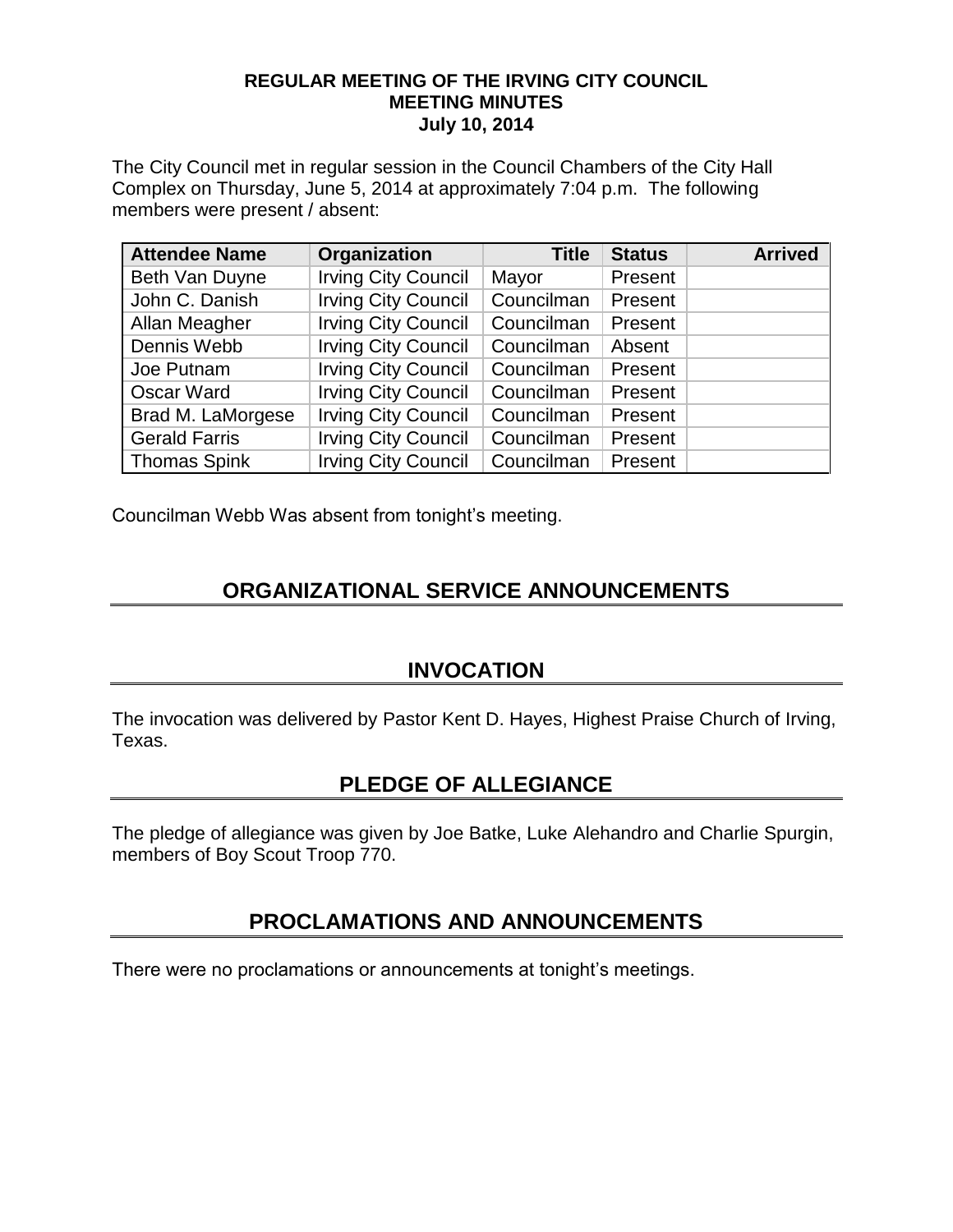### **CITIZENS' FORUM**

Citizens are invited to speak for three (3) minutes on matters relating to City government and on items not listed on the regular agenda.

Debbie Soule, 213 East Vilbig, Irving, TX - Ms. Soule spoke about the growth in South Irving and how it has not kept up with amenities like North Irving has been kept up. She would like to see more of a focus on South Irving.

Linda Golden, 223 S. Irving Heights Dr., Irving, TX - Ms. Golden spoke regarding the three way stop at Perry and Irving Heights, indicating she has had a lot of near miss hits at this intersection. She requested a flashing light or another method to get the drivers to notice the stop sign.

Kathleen Irish, 207 South Irving Heights, Irving, TX - Ms. Irish spoke regarding the stop sign at Perry and Irving Heights and how people do not stop at this stop sign. She requested the police department look into this for safety issues.

David Bennett, 3577 N. Belt Line Rd., #1010, Irving, TX - Mr. Bennett spoke regarding tango and ballroom dance.

# **CITY COUNCIL AGENDA**

#### **1 City Operations Update**

Joe Moses, Parks and Recreation Assistant Director, announced that there will be the annual "Irving Laughs by the Lake" event on Friday, July 18 from 7 p.m. to 10 p.m. at the Las Colinas Urban District, 501 E. Las Colinas Blvd.

#### **2 Heritage Crossing Update**

There was no update provided at tonight's meeting.

#### **3 Input from Citizens Regarding Ethics Policies**

No one signed up to speak on this item at tonight's meeting.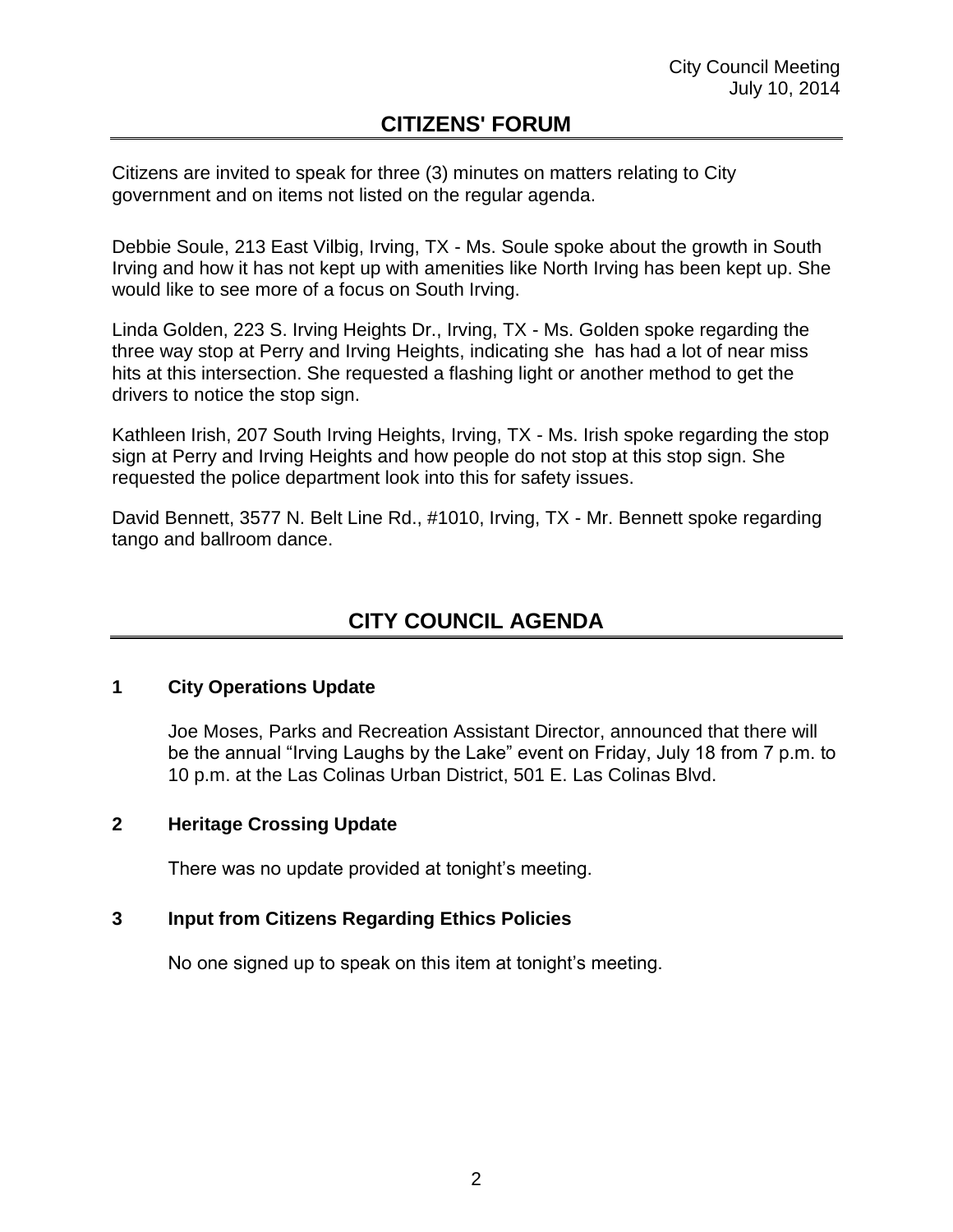## **CONSENT AGENDA**

Motioned by Councilman Spink, seconded by Councilman Meagher, to approve the consent agenda items 4-19 for individual consideration.

Motion approved 8-0.

#### **4 Approving Minutes for Wednesday, June 25, 2014**

| <b>RESULT:</b>        |                                                              | <b>ACCEPTED [UNANIMOUS]</b> |
|-----------------------|--------------------------------------------------------------|-----------------------------|
| <b>MOVER:</b>         |                                                              | Thomas Spink, Councilman    |
| <b>SECONDER:</b>      |                                                              | Allan Meagher, Councilman   |
| AYES:<br><b>Spink</b> | Van Duyne, Danish, Meagher, Putnam, Ward, LaMorgese, Farris, |                             |
| <b>ABSENT:</b>        |                                                              | Dennis Webb                 |

### **5 Approving Minutes for Thursday, June 26, 2014**

| <b>RESULT:</b>   |                                                              | <b>ACCEPTED [UNANIMOUS]</b> |
|------------------|--------------------------------------------------------------|-----------------------------|
| <b>MOVER:</b>    |                                                              | Thomas Spink, Councilman    |
| <b>SECONDER:</b> |                                                              | Allan Meagher, Councilman   |
| AYES:<br>Spink   | Van Duyne, Danish, Meagher, Putnam, Ward, LaMorgese, Farris, |                             |
| <b>ABSENT:</b>   |                                                              | Dennis Webb                 |

**6 Resolution No. RES-2014-227 --** Authorizing the City Attorney's Office to File a Lawsuit to Require Code Compliance on Property Located at 2032, 2038 and 3062 South Belt Line Road, Irving, Texas

| <b>RESULT:</b>        |                                                              | <b>ADOPTED [UNANIMOUS]</b> |
|-----------------------|--------------------------------------------------------------|----------------------------|
| <b>MOVER:</b>         |                                                              | Thomas Spink, Councilman   |
| <b>SECONDER:</b>      |                                                              | Allan Meagher, Councilman  |
| AYES:<br><b>Spink</b> | Van Duyne, Danish, Meagher, Putnam, Ward, LaMorgese, Farris, |                            |
| <b>ABSENT:</b>        |                                                              | Dennis Webb                |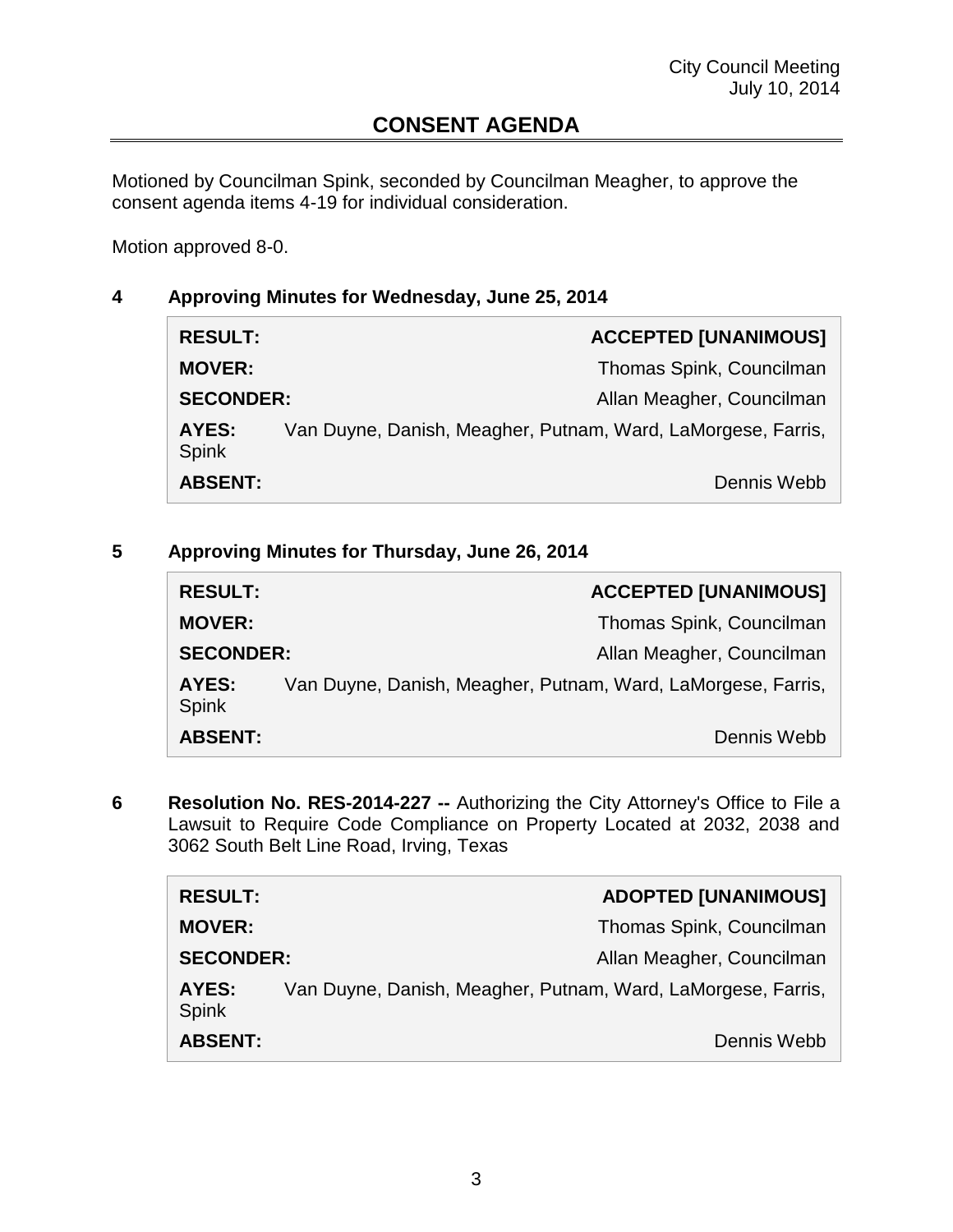**7 Resolution No. RES-2014-228 --** Awarding a Contract to Freese and Nichols, Inc., in the Amount of \$360,465.00 for Engineering Services to Design the Brockbank Channel, Rochelle, Vassar, Ireland Alley, Hawthorne & Thad Water and Wastewater Improvements Project

| <b>RESULT:</b>        |                                                              | <b>ADOPTED [UNANIMOUS]</b> |
|-----------------------|--------------------------------------------------------------|----------------------------|
| <b>MOVER:</b>         |                                                              | Thomas Spink, Councilman   |
| <b>SECONDER:</b>      |                                                              | Allan Meagher, Councilman  |
| AYES:<br><b>Spink</b> | Van Duyne, Danish, Meagher, Putnam, Ward, LaMorgese, Farris, |                            |
| <b>ABSENT:</b>        |                                                              | Dennis Webb                |

**8 Resolution No. RES-2014-229 --** Awarding a Contract to Lockwood, Andrews and Newnam, Inc., in the Amount of \$500,400.00 for Engineering Services to Design the Stafford, Finley, Cranston, Carlisle, Harvard, Keyhole, Ridgewood, Lawson, Sterling and Gloucester Water and Wastewater Improvements Project

| <b>RESULT:</b>        | <b>ADOPTED [UNANIMOUS]</b>                                   |
|-----------------------|--------------------------------------------------------------|
| <b>MOVER:</b>         | Thomas Spink, Councilman                                     |
| <b>SECONDER:</b>      | Allan Meagher, Councilman                                    |
| AYES:<br><b>Spink</b> | Van Duyne, Danish, Meagher, Putnam, Ward, LaMorgese, Farris, |
| <b>ABSENT:</b>        | Dennis Webb                                                  |

**9 Resolution No. RES-2014-230 --** Approving a Purchase from Weatherproofing Services in the Amount of \$295,000.00 for City Hall Parking Garage Waterproofing through the Choice Partners National Cooperative Purchasing Program

| <b>RESULT:</b>        |                                                              | <b>ADOPTED [UNANIMOUS]</b> |
|-----------------------|--------------------------------------------------------------|----------------------------|
| <b>MOVER:</b>         |                                                              | Thomas Spink, Councilman   |
| <b>SECONDER:</b>      |                                                              | Allan Meagher, Councilman  |
| AYES:<br><b>Spink</b> | Van Duyne, Danish, Meagher, Putnam, Ward, LaMorgese, Farris, |                            |
| <b>ABSENT:</b>        |                                                              | Dennis Webb                |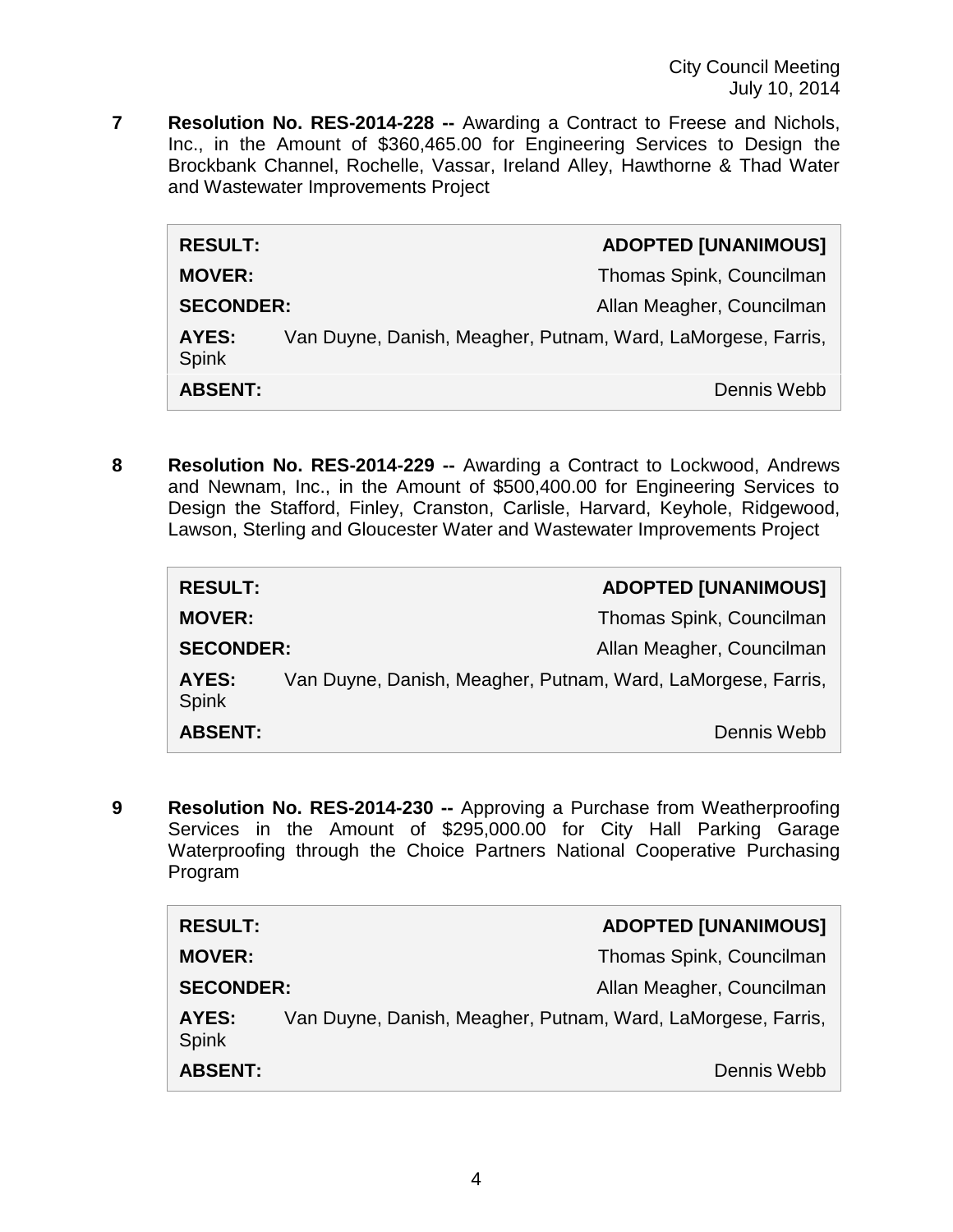City Council Meeting July 10, 2014

**10 Resolution No. RES-2014-231 --** Approving a Discretionary Service Agreement Between the City of Irving and Oncor Electric Delivery Company, LLC, in the Amount of \$67,968.16 for the Undergrounding of Aerial Electric Facilities Along MacArthur Boulevard from Grauwyler to Rock Island

| <b>RESULT:</b>               |                                                              | <b>ADOPTED [UNANIMOUS]</b> |
|------------------------------|--------------------------------------------------------------|----------------------------|
| <b>MOVER:</b>                |                                                              | Thomas Spink, Councilman   |
| <b>SECONDER:</b>             |                                                              | Allan Meagher, Councilman  |
| <b>AYES:</b><br><b>Spink</b> | Van Duyne, Danish, Meagher, Putnam, Ward, LaMorgese, Farris, |                            |
| <b>ABSENT:</b>               |                                                              | Dennis Webb                |

**11 Resolution No. RES-2014-232 --** Approving a Transfer of Lots on Tudor Lane to Community Housing Development Organizations

| <b>RESULT:</b>        | <b>ADOPTED [UNANIMOUS]</b>                                   |
|-----------------------|--------------------------------------------------------------|
| <b>MOVER:</b>         | Thomas Spink, Councilman                                     |
| <b>SECONDER:</b>      | Allan Meagher, Councilman                                    |
| AYES:<br><b>Spink</b> | Van Duyne, Danish, Meagher, Putnam, Ward, LaMorgese, Farris, |
| <b>ABSENT:</b>        | Dennis Webb                                                  |

**12 Resolution No. RES-2014-233 --** Authorizing the Irving Convention and Visitors Bureau to Purchase Additional Advertising Space in the Media in the Amount of \$10,000.00 Bringing the Total Amount to Purchase Advertising Space in the Media for Calendar Year 2014 to \$510,000.00

| <b>RESULT:</b>        |                                                              | <b>ADOPTED [UNANIMOUS]</b> |
|-----------------------|--------------------------------------------------------------|----------------------------|
| <b>MOVER:</b>         |                                                              | Thomas Spink, Councilman   |
| <b>SECONDER:</b>      |                                                              | Allan Meagher, Councilman  |
| AYES:<br><b>Spink</b> | Van Duyne, Danish, Meagher, Putnam, Ward, LaMorgese, Farris, |                            |
| <b>ABSENT:</b>        |                                                              | Dennis Webb                |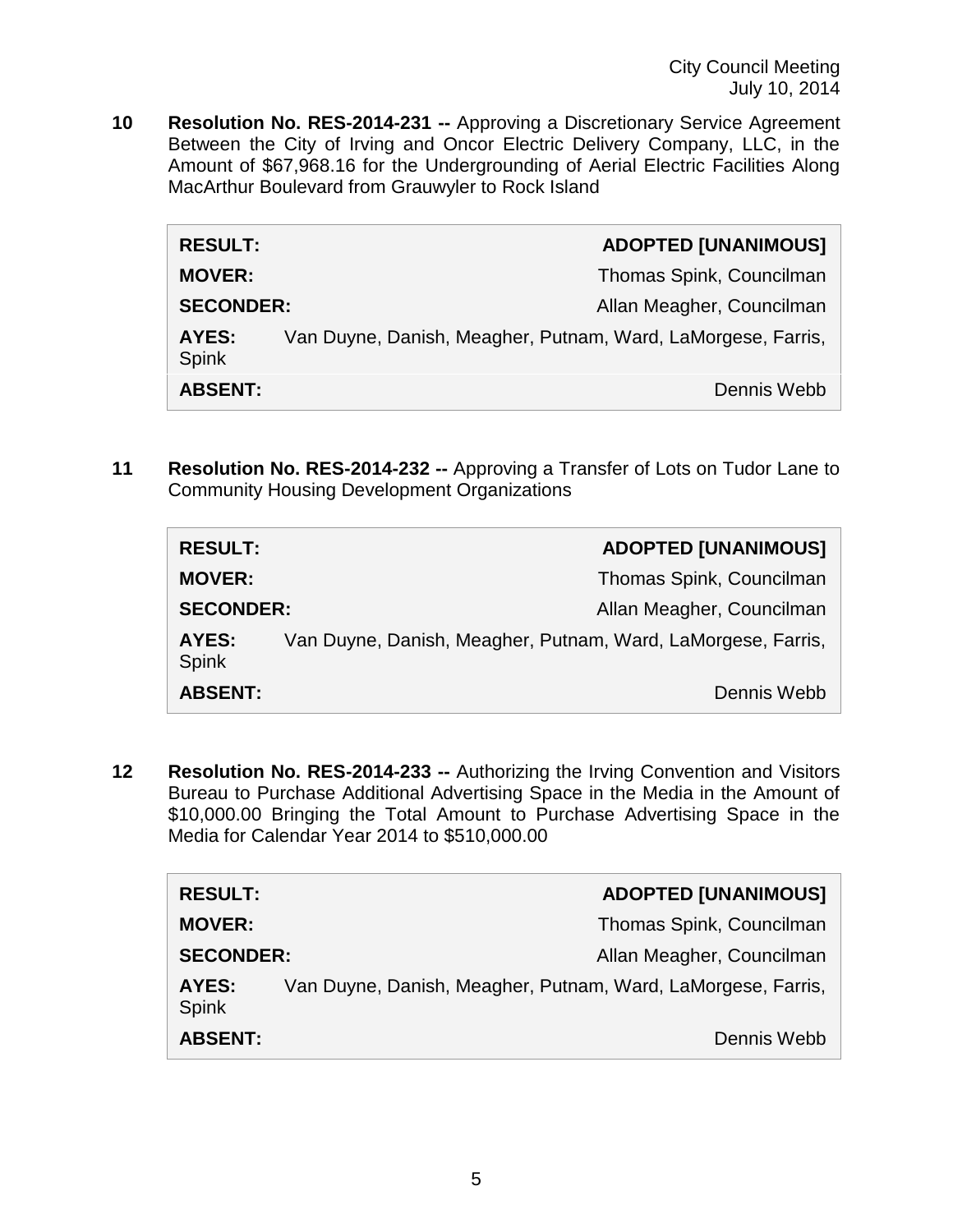City Council Meeting July 10, 2014

**13 Resolution No. RES-2014-234 --** Approving the Purchase from Freightliner of Austin in the Amount of \$119,162.00 For a 2015 Freightliner Cab and Chassis with a 23 Yard Brush Dump Body through the State of Texas Local Government Statewide Purchasing Cooperative Agreement (BuyBoard)

| <b>RESULT:</b>        | <b>ADOPTED [UNANIMOUS]</b>                                   |
|-----------------------|--------------------------------------------------------------|
| <b>MOVER:</b>         | Thomas Spink, Councilman                                     |
| <b>SECONDER:</b>      | Allan Meagher, Councilman                                    |
| AYES:<br><b>Spink</b> | Van Duyne, Danish, Meagher, Putnam, Ward, LaMorgese, Farris, |
| <b>ABSENT:</b>        | Dennis Webb                                                  |

**14 Resolution No. RES-2014-235 --** Approving the Purchase from Grande Truck Center of San Antonio in the Amount of \$961,320.00 for Four 2015 Mack Cab and Chassis with Heil 27 Yard Rear Load Refuse Collection Packer Bodies through the Houston-Galveston Area Council of Governments (H-GAC) Interlocal Cooperative Purchasing Program

| <b>RESULT:</b>        |                                                              | <b>ADOPTED [UNANIMOUS]</b> |
|-----------------------|--------------------------------------------------------------|----------------------------|
| <b>MOVER:</b>         |                                                              | Thomas Spink, Councilman   |
| <b>SECONDER:</b>      |                                                              | Allan Meagher, Councilman  |
| AYES:<br><b>Spink</b> | Van Duyne, Danish, Meagher, Putnam, Ward, LaMorgese, Farris, |                            |
| <b>ABSENT:</b>        |                                                              | Dennis Webb                |

**15 Resolution No. RES-2014-236 --** Approving and Accepted the Bid of Heideman Mechanical & Construction Services in the Total Amount of \$101,560.00 for Chiller Replacement at the Purchasing Building and Fire Administration Building

| <b>RESULT:</b>        | <b>ADOPTED [UNANIMOUS]</b>                                   |
|-----------------------|--------------------------------------------------------------|
| <b>MOVER:</b>         | Thomas Spink, Councilman                                     |
| <b>SECONDER:</b>      | Allan Meagher, Councilman                                    |
| AYES:<br><b>Spink</b> | Van Duyne, Danish, Meagher, Putnam, Ward, LaMorgese, Farris, |
| <b>ABSENT:</b>        | Dennis Webb                                                  |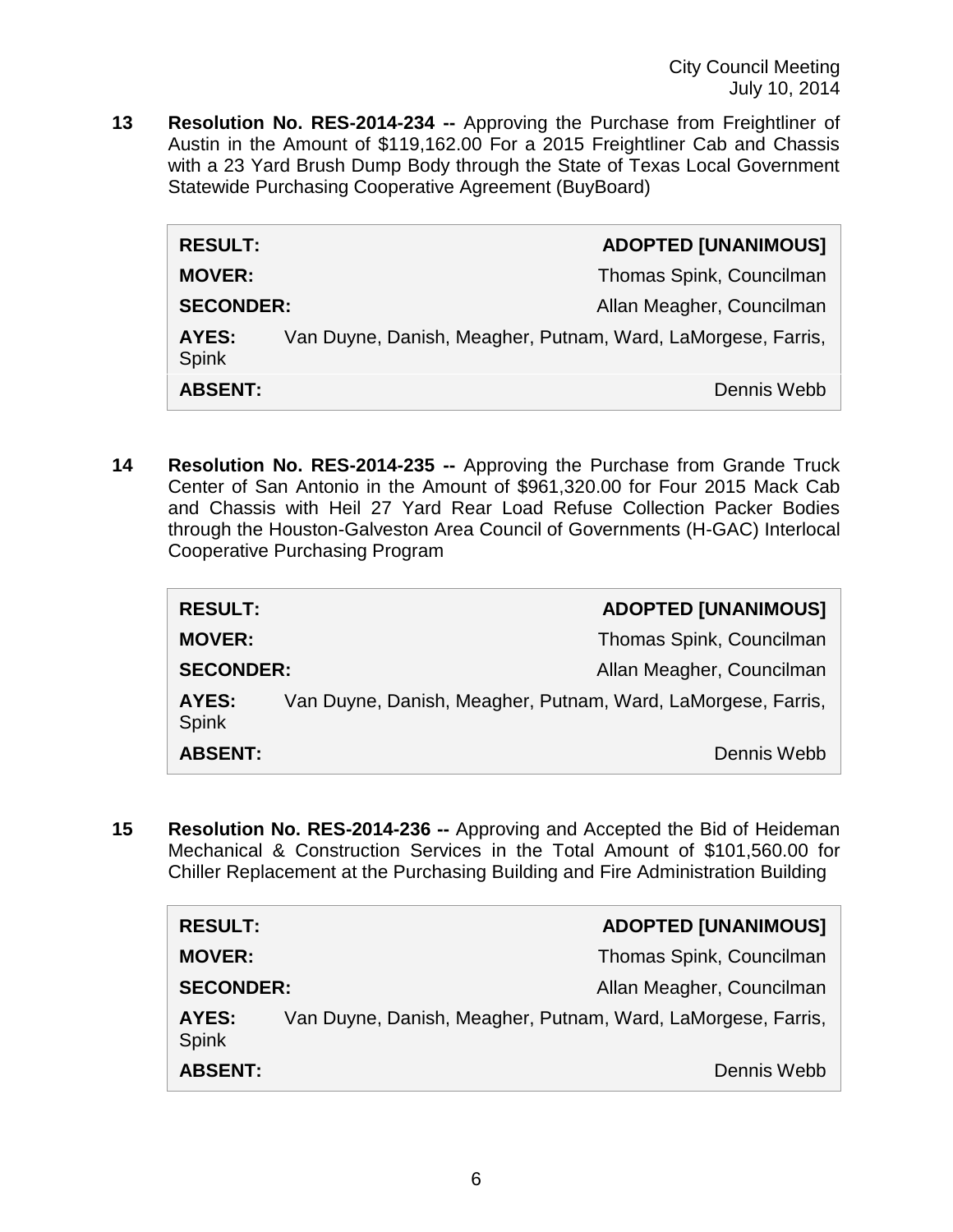**16 Resolution No. RES-2014-237 --** Approving and Accepting the Bid of Burst Communications Inc., in the Total Amount of \$208,840.00 for Camera Systems and Accessories

| <b>RESULT:</b>               |                                                              | <b>ADOPTED [UNANIMOUS]</b> |
|------------------------------|--------------------------------------------------------------|----------------------------|
| <b>MOVER:</b>                |                                                              | Thomas Spink, Councilman   |
| <b>SECONDER:</b>             |                                                              | Allan Meagher, Councilman  |
| <b>AYES:</b><br><b>Spink</b> | Van Duyne, Danish, Meagher, Putnam, Ward, LaMorgese, Farris, |                            |
| <b>ABSENT:</b>               |                                                              | Dennis Webb                |

**17 Resolution No. RES-2014-238 --** Approving and Accepting the Bid of HD Supply Waterworks, LTD, in the Total Estimated Amount of \$67,461.30 for Water Meter Boxes

| <b>RESULT:</b>        | <b>ADOPTED [UNANIMOUS]</b>                                   |
|-----------------------|--------------------------------------------------------------|
| <b>MOVER:</b>         | Thomas Spink, Councilman                                     |
| <b>SECONDER:</b>      | Allan Meagher, Councilman                                    |
| AYES:<br><b>Spink</b> | Van Duyne, Danish, Meagher, Putnam, Ward, LaMorgese, Farris, |
| <b>ABSENT:</b>        | Dennis Webb                                                  |

**18 Resolution No. RES-2014-239 --** Approving and Accepting the Bid of J & S Valve, Inc., in the Total Amount of \$61,152.52 for Large Valves for Water Tank **Rehabilitation** 

| <b>RESULT:</b>        |                                                              | <b>ADOPTED [UNANIMOUS]</b> |
|-----------------------|--------------------------------------------------------------|----------------------------|
| <b>MOVER:</b>         |                                                              | Thomas Spink, Councilman   |
| <b>SECONDER:</b>      |                                                              | Allan Meagher, Councilman  |
| AYES:<br><b>Spink</b> | Van Duyne, Danish, Meagher, Putnam, Ward, LaMorgese, Farris, |                            |
| <b>ABSENT:</b>        |                                                              | Dennis Webb                |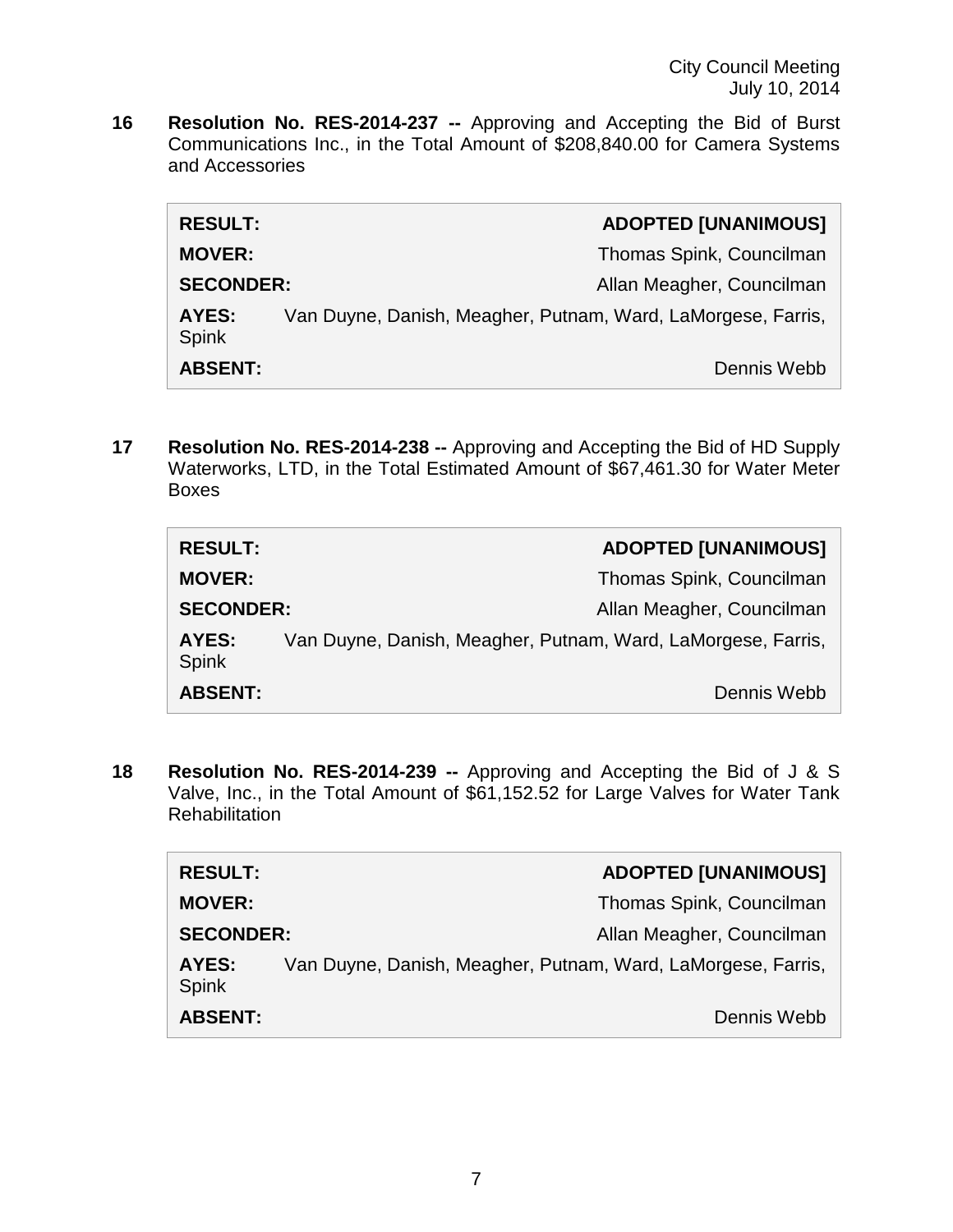City Council Meeting July 10, 2014

**19 Ordinance No. ORD-2014-9596 --** Budget Adjustment #3 to the 2013-14 Fiscal Year Budget

| <b>RESULT:</b>        |                                                              | <b>ADOPTED [UNANIMOUS]</b> |
|-----------------------|--------------------------------------------------------------|----------------------------|
| <b>MOVER:</b>         |                                                              | Thomas Spink, Councilman   |
| <b>SECONDER:</b>      |                                                              | Allan Meagher, Councilman  |
| AYES:<br><b>Spink</b> | Van Duyne, Danish, Meagher, Putnam, Ward, LaMorgese, Farris, |                            |
| <b>ABSENT:</b>        |                                                              | Dennis Webb                |

### **INDIVIDUAL CONSIDERATION**

**20 Resolution No. RES-2014-240 --** Approving Parking Management Plan for Irving Music Factory - ARK Group of Irving, Applicant; City of Irving, Owner

Mayor Van Duyne opened the public hearing at approximately 7:10 p.m.

No one signed up to speak on this item at tonight's meeting.

Mayor Van Duyne closed the public hearing at approximately 7:10 p.m.

Motioned by Councilman Meagher, seconded by Councilman Danish to Approve a Parking Management Plan for Irving Music Factory - ARK Group of Irving, Applicant; City of Irving, Owner

Motion approved 8-0.

| <b>RESULT:</b>        |                                                              | <b>ADOPTED [UNANIMOUS]</b> |
|-----------------------|--------------------------------------------------------------|----------------------------|
| <b>MOVER:</b>         |                                                              | Allan Meagher, Councilman  |
| <b>SECONDER:</b>      |                                                              | John C. Danish, Councilman |
| AYES:<br><b>Spink</b> | Van Duyne, Danish, Meagher, Putnam, Ward, LaMorgese, Farris, |                            |
| <b>ABSENT:</b>        |                                                              | Dennis Webb                |